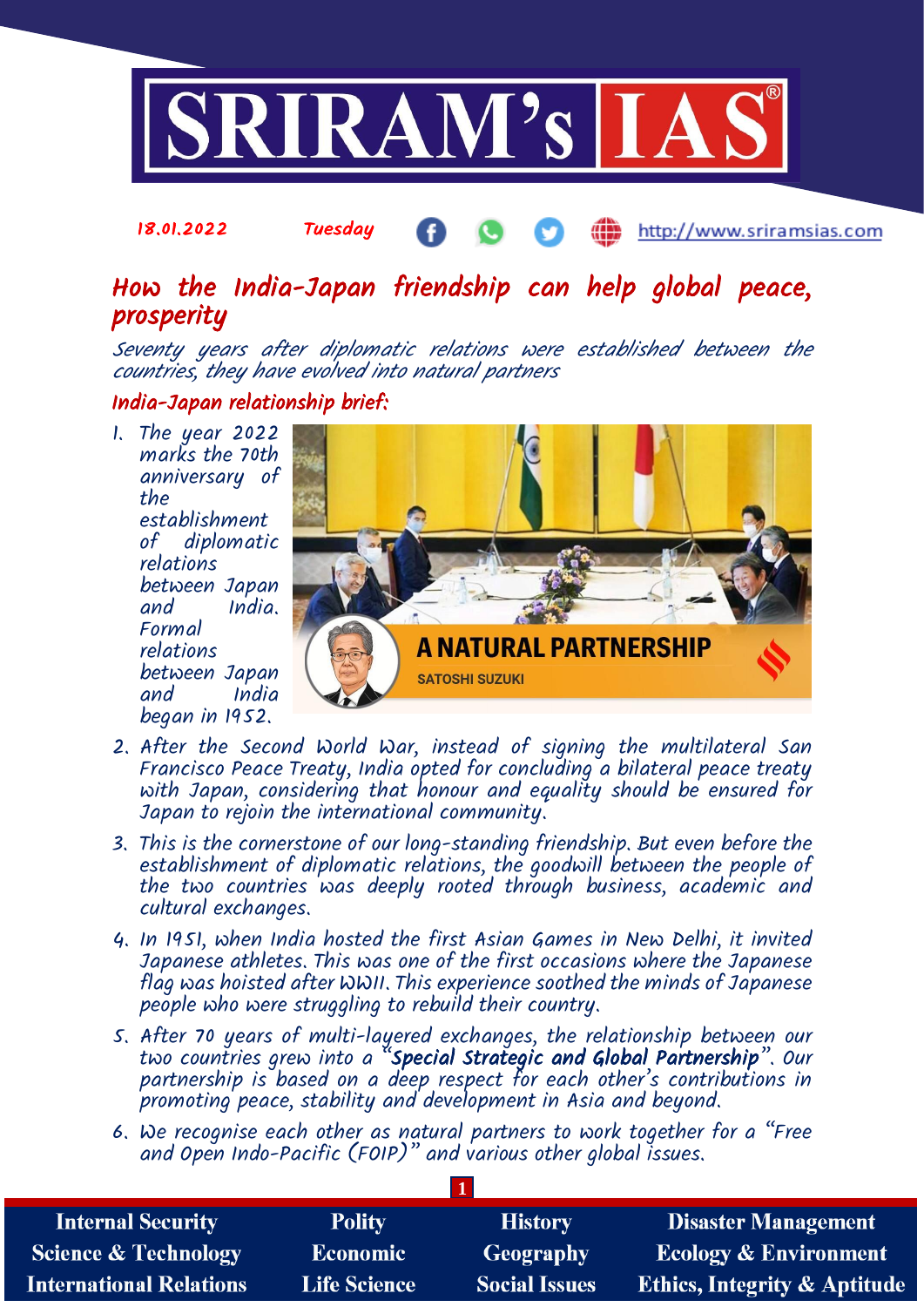

### Four major islands of Japan

#### History of interaction:

- 1. We also have a long history of people-to-people exchanges that can be traced back to the sixth century. Buddhism was brought to Japan and, in 752, an Indian monk, Bodhisena, performed the consecration ceremony for the Great Buddha Statue at Todai-ji, which is one of the most important temples in Japan.
- 2. Fast-forward to the Meiji Restoration in the late 19th Century Japan needed natural resources to modernise its industry. Many Japanese travelled to India to purchase cotton, iron ore, etc.
- 3. The exchanges among artists should also be mentioned. This includes an interaction between the Nobel Laureate in literature, Rabindranath Tagore and Okakura Tenshin, a Japanese philosopher.

| <b>Internal Security</b>        | <b>Polity</b>       | <b>History</b>       | <b>Disaster Management</b>              |  |  |
|---------------------------------|---------------------|----------------------|-----------------------------------------|--|--|
| <b>Science &amp; Technology</b> | <b>Economic</b>     | <b>Geography</b>     | <b>Ecology &amp; Environment</b>        |  |  |
| <b>International Relations</b>  | <b>Life Science</b> | <b>Social Issues</b> | <b>Ethics, Integrity &amp; Aptitude</b> |  |  |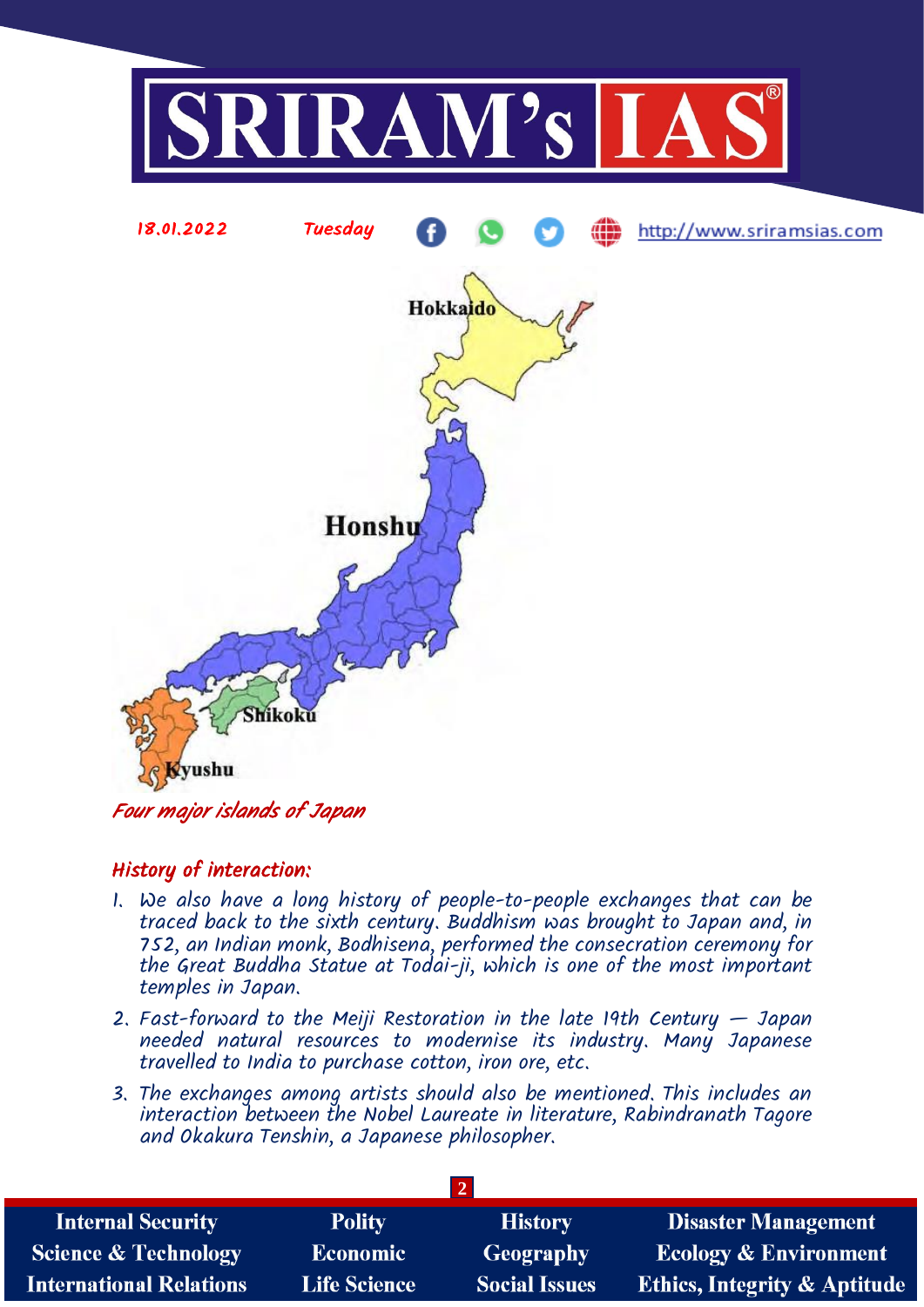

#### 18.01.2022 Tuesday æ http://www.sriramsias.com

### Special Strategic and Global Partnership

- 1. We are continuing our efforts to build a rules-based free and open international order. There are a plethora of fields that we can cooperate in security issues including cyber security, outer space and economic security.
- 2. Second, our economic relations can be further augmented. For a long, Japan has been the largest ODA (Official Development Assistance) donor to India. One of the most recent and ongoing examples of our collaboration is the Mumbai-Ahmedabad High-Speed Rail project.
- 3. Japan is also one of the largest investors in India. Both countries have also promoted economic cooperation in other countries to enhance social infrastructure and connectivity. Our economic partnership can further strengthen the economy of the Indo-Pacific, as well as the world economy.
- 4. Third, cultural exchanges including literature, movies, music, sports and academics are essential for our relations, enabling a better understanding.

# AAGC



| 3                               |                     |                      |                                         |  |  |
|---------------------------------|---------------------|----------------------|-----------------------------------------|--|--|
| <b>Internal Security</b>        | <b>Polity</b>       | <b>History</b>       | <b>Disaster Management</b>              |  |  |
| <b>Science &amp; Technology</b> | Economic            | Geography            | <b>Ecology &amp; Environment</b>        |  |  |
| <b>International Relations</b>  | <b>Life Science</b> | <b>Social Issues</b> | <b>Ethics, Integrity &amp; Aptitude</b> |  |  |
|                                 |                     |                      |                                         |  |  |